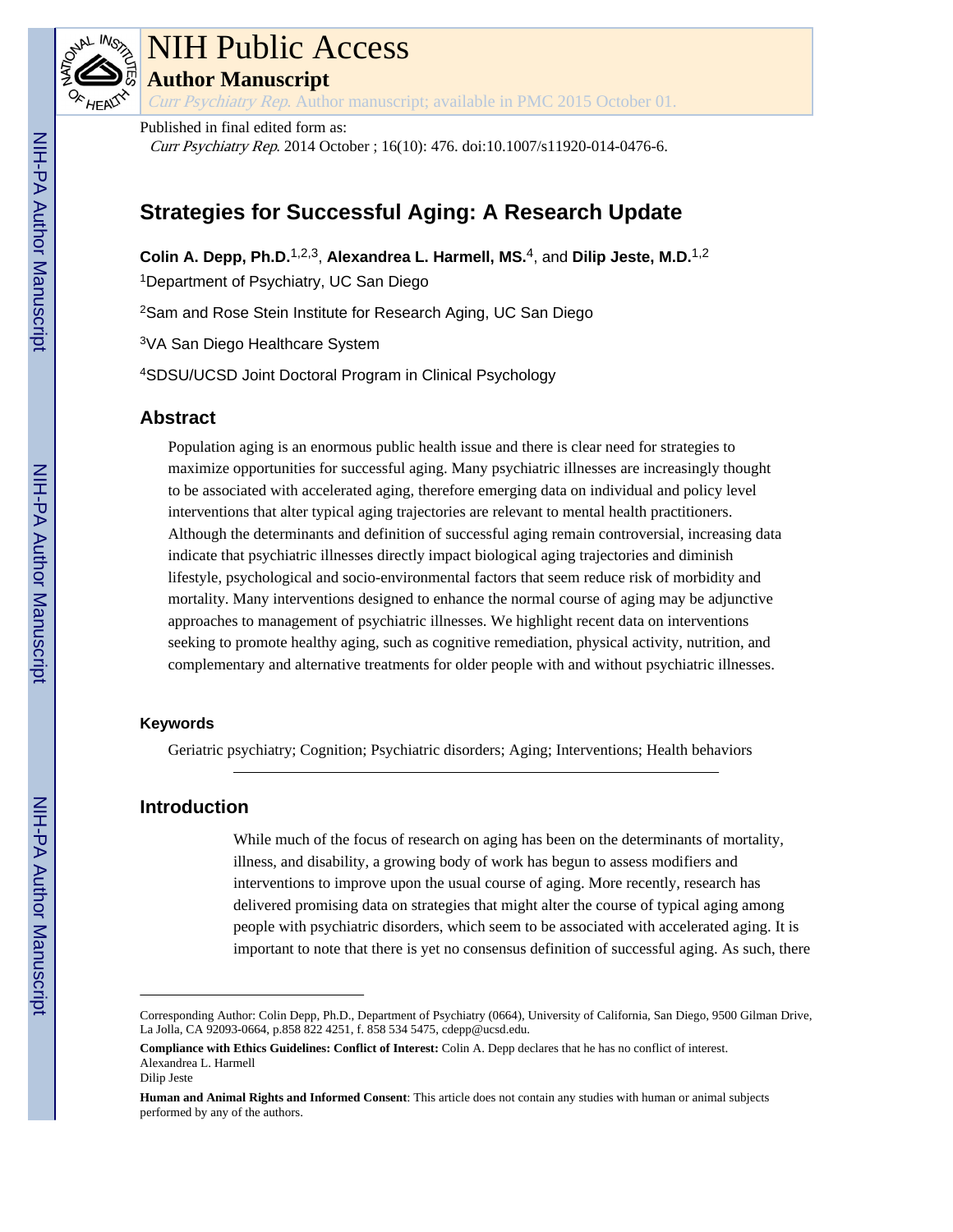is no standard outcome upon which the effectiveness of successful aging strategies could be uniformly gauged. Several recent reviews have outlined the various operationalized definitions of successful aging  $1-3$ , with variation both in the components of the definitions (e.g, freedom from disability, social engagement), the nature of their measurement (e.g, subjective, objective) and criteria upon which "success" is determined (e.g, normative, ipsative).

With the lack of a consensus on a definition of successful aging in mind, we define a "successful aging strategy" as a potentially modifiable characteristic or intervention that is intended to enhance the functioning of older adults who could be characterized as aging normally. We focus on recent research on established interventions, such as physical activity, cognitive training, and nutrition/dietary interventions. We also discuss earlier stage work in emerging interventions, such as complementary and alternative therapies, social interventions, and those focused on enhancing positive psychological traits.

### **Relevance to Psychiatry**

There is accumulating evidence for "accelerated aging" in psychiatric disorders<sup>4,5</sup>. Population-based estimates of the average years of life lost to diseases such as bipolar disorder or schizophrenia are between one and two decades<sup>6</sup>. Although some of this increased mortality is due to suicide, the bulk of lost years of life appears to be attributable to the higher rate of age-associated medical comorbidities, which occur at an earlier age than in the general population. In addition, emerging biomarkers that may enable tracking of biological aging, such as the telomere, have been studied in schizophrenia, depression, and other psychiatric illnesses<sup>7,8</sup>; there is some indication that these biomarkers indicate a faster rate of biological aging among people with psychiatric illnesses. Psychiatric disorders may have both direct impact on systems that are implicated in aging biology (e.g., immune system) and indirect effects through unhealthy health behaviors (e.g., smoking, sedentary lifestyle) and lower participation in activities that are associated with better functioning in aging (e.g., social and cognitive stimulation). Formal models of progressive lifespan courses of illness have been proposed, such as "neuroprogression" in bipolar disorder or accelerated aging in HIV  $9$ ; these models integrate knowledge about disease course and brain aging. Thus, there is growing recognition of the overlap between the modifiers of long-term outcome in aging and in psychiatric illnesses. We review individual strategies, keeping in mind their relevance to psychiatric conditions, next.

### **Physical activity**

Physical activity contributes to reducing the risk of several diseases associated with aging including cardiovascular disease, metabolic disease, and osteoarthritis. According to the American College of Sports Medicine guidelines, at least 150 minutes of moderate weekly physical activity (30 minutes, 5 days/week) is recommended to obtain health benefits  $^{10}$ . In a review by Brown, Peiffer, & Martins  $(2013)^{11}$ , the authors describe several epidemiological studies demonstrating a relationship between higher levels of physical activity and lower levels of cognitive decline and/or enhanced cognitive functioning in domains such as verbal memory, executive functioning, attention, and global cognition. One study of 1324 subjects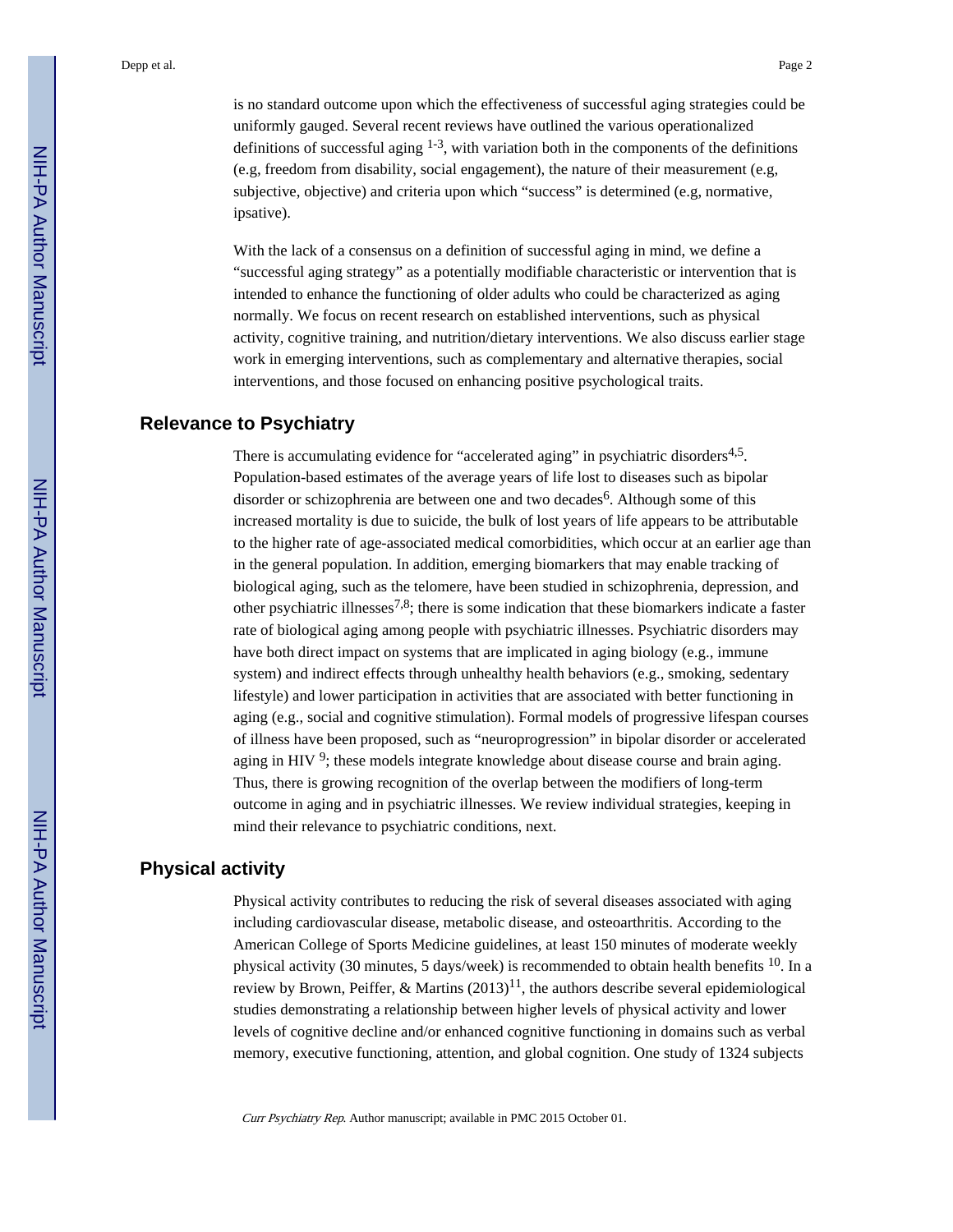reported that moderate (as opposed to light or vigorous) exercise in mid-life and late-life was associated with a reduced risk of mild cognitive impairment <sup>12</sup>. Other studies have used more objective measures of physical activity such as actigraph accelerometers (Barnes et al. 2008) or respiratory fitness estimates as assessed by having participants walk on a treadmill and measuring peak oxygen consumption  $13$ . In these studies, individuals with the highest daytime movement performed better on cognitive functioning tests and individuals with the lowest baseline cardio-respiratory fitness performed the worst on all cognitive tests.

Several randomized controlled studies have attempted to increase physical activity in older adults with encouraging results. For example, Erickson et al.  $(2011)$  <sup>14</sup> compared sedentary nondemented older adults participating in a walking program with a group who did only stretching exercises. The walking group demonstrated many positive outcomes including improved cardiovascular fitness as evidenced by a  $7.8\%$  increase in  $VO<sub>2</sub>$  max, improvement in spatial memory, a 2% increase in hippocampal volume, and an increase in brain-derived neurotrophic factor (BDNF). In a large 24 week intervention program, 150 individuals aged 50 and over with subjective memory complaints and/or mild cognitive impairment were randomized to either an exercise intervention program which consisted of 150 minutes of moderate exercises three days a week over 18 months or a usual care control group. At the completion of the study, the intervention group improved in cognitive function significantly on the Alzheimer Disease Assessment Scale <sup>15</sup>.

A number of studies have examined physical activity interventions in samples of patients with psychiatric illnesses. In a recent meta-analysis of thirty-nine randomized controlled trials across various types of physical activity in people with mental illness, reductions in depression and symptoms of schizophrenia were reported along with improvements in aerobic capacity and quality of life  $16$ . Other studies have reported similar positive effects of physical activity in patients with depression <sup>17</sup>, anxiety <sup>18</sup>, PTSD <sup>19</sup>and schizophrenia <sup>20</sup>.

# **Cognitive Stimulation/Remediation**

The evidence that neuroplasticity is preserved into later life has paved the way for cognitive interventions to attempt to slow or delay the onset of cognitive decline. It has been proposed that cognitively-stimulating activities may delay future decline. Consequently, many older adults are being encouraged to independently engage in daily cognitive stimulating activities such as reading, practicing crossword puzzles, and playing board/card games. There is some evidence to suggest that frequent engagement in cognitively stimulating activities for at least six hours per week may reduce the risk of incident dementia<sup>21</sup>. Research has further suggested that participating in these activities may be effective in altering the rate of cognitive declined in persons diagnosed with dementia  $^{22}$ . Teasing apart causal effects, as well as which and how frequent/intense cognitive activities must be remains to be established.

In a systematic review of twenty-one cognitive intervention studies ranging from 13 to 242 healthy older adults (mean age 63.5 to 80.2 years), it was concluded that cognitive interventions can be effective in improving various aspects of objective cognitive functioning including memory performance, executive functioning, processing speed,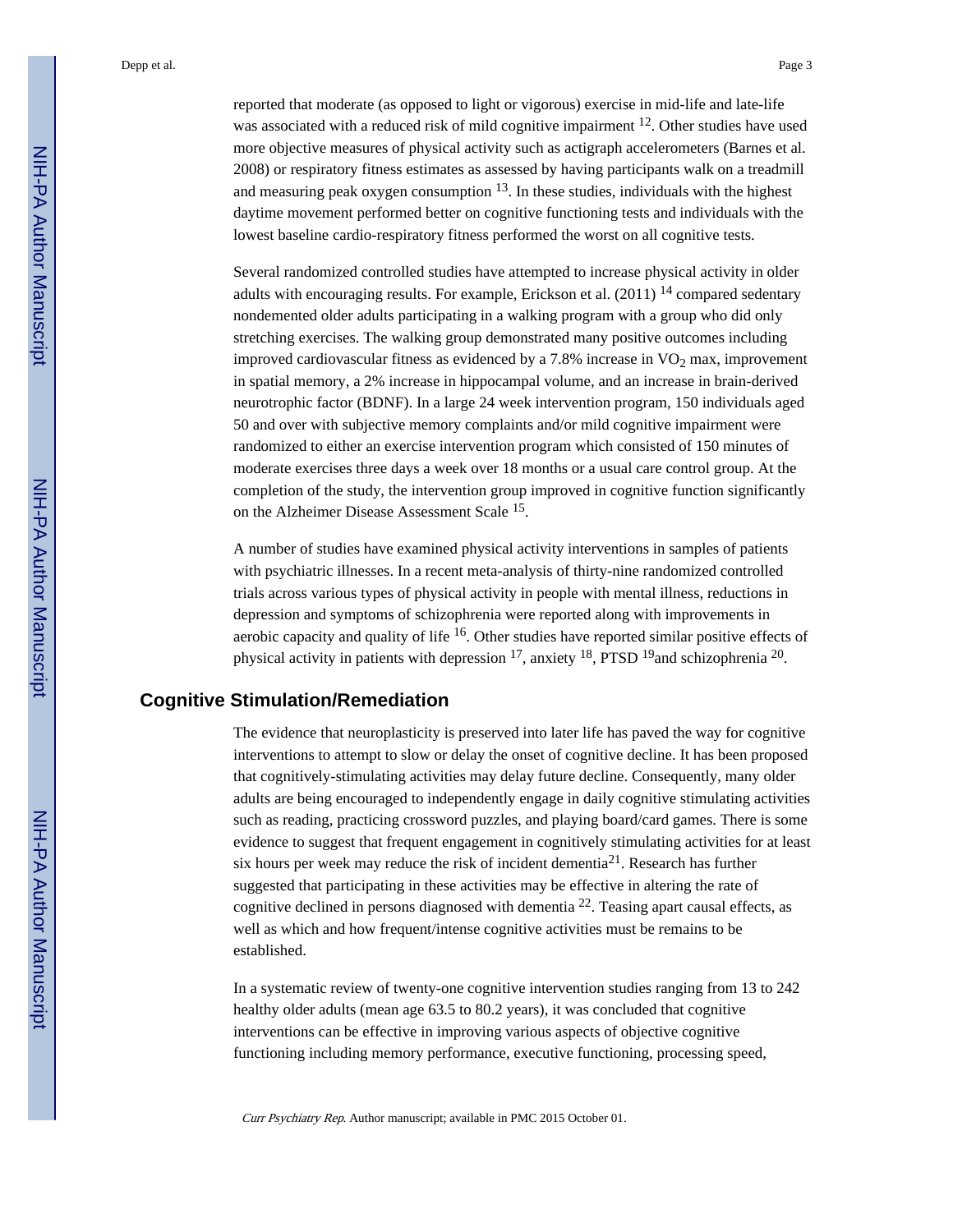attention, fluid intelligence, and subjective cognitive performance. These interventions varied in design with some addressing working memory by computerized training, teaching memory strategies, improving learning abilities by training metacognitive skills, or improving attention by promoting selective attention tasks<sup>23</sup>. Important questions for the future are whether cognitive interventions generalize to improvements in activities of everyday living (e.g., driving, paying bills, medication management) and whether the mechanism of these interventions is by structural brain changes or alterations in neural activity.

There has been recent interest in cognitive rehabilitation in patients with psychiatric illness, with a particular focus on technology-assisted cognitive training. For example, in patients with schizophrenia, tablets and computerized cognitive training programs have shown some success in improving neuropsychological functioning  $24,25$ . Moreover, computerized cognitive training three times per week for eight consecutive weeks in patients with unipolar depression and bipolar patients in the depressive phase of the disorder has been shown to result in fewer cognitive failures, fewer dysexecutive incidents, and improved neuropsychological scores <sup>26</sup>.

# **Diet/Nutrition**

Dietary and nutritional interventions are among the most studied strategies in animals for extension of the lifespan and prevention of morbidity. Caloric restriction, for example, has been associated with substantially enhanced longevity in rodents, and to a lesser extent in primates<sup>27</sup>. Clinical trials in humans have also shown promise<sup>28</sup>. There is some evidence that obesity is associated with heightened risk for dementia when individuals are followed longitudinally. A recent study found that obesity was related to cognitive impairment in bipolar disorder and schizophrenia<sup>29</sup>.

However, intersection of more specific dietary interventions with cognitive and emotional health has received comparatively less research than cognitive or physical activity interventions described above. A number of large clinical trials evaluating dietary supplements, such as Gingko Biloba<sup>30</sup> and Vitamin  $D^{29}$ , have not shown significant benefit for cognition. In contrast to isolated supplements, dietary patterns, in particular the Mediterranean diet, have shown associations with reduced rates of depression<sup>31</sup> and lower risk for cognitive decline32. Adherence to the Mediterranean diet includes high consumption of fruit and vegetables, high ratio of polyunsaturated to saturated fats and low glycemic load. Frontiers in the understanding of diet and aging include research on the relationship between genetic risk and nutrition<sup>33</sup>, as well as the intersection of the gut microbiome with mood and anxiety symptoms<sup>34</sup>.

## **Complementary and Alternative Medicine**

Yoga and meditation are potentially impactful interventions since they can be tailored to ability levels, addressing the needs of those with limited mobility as well as those seeking more challenging physical activity. Although yoga is considered an ancient practice, the research exploring its impact on health outcomes is relatively recent. In one observational, cross-sectional study surveying a sample of 211 women yoga practitioners aged 45-80 years,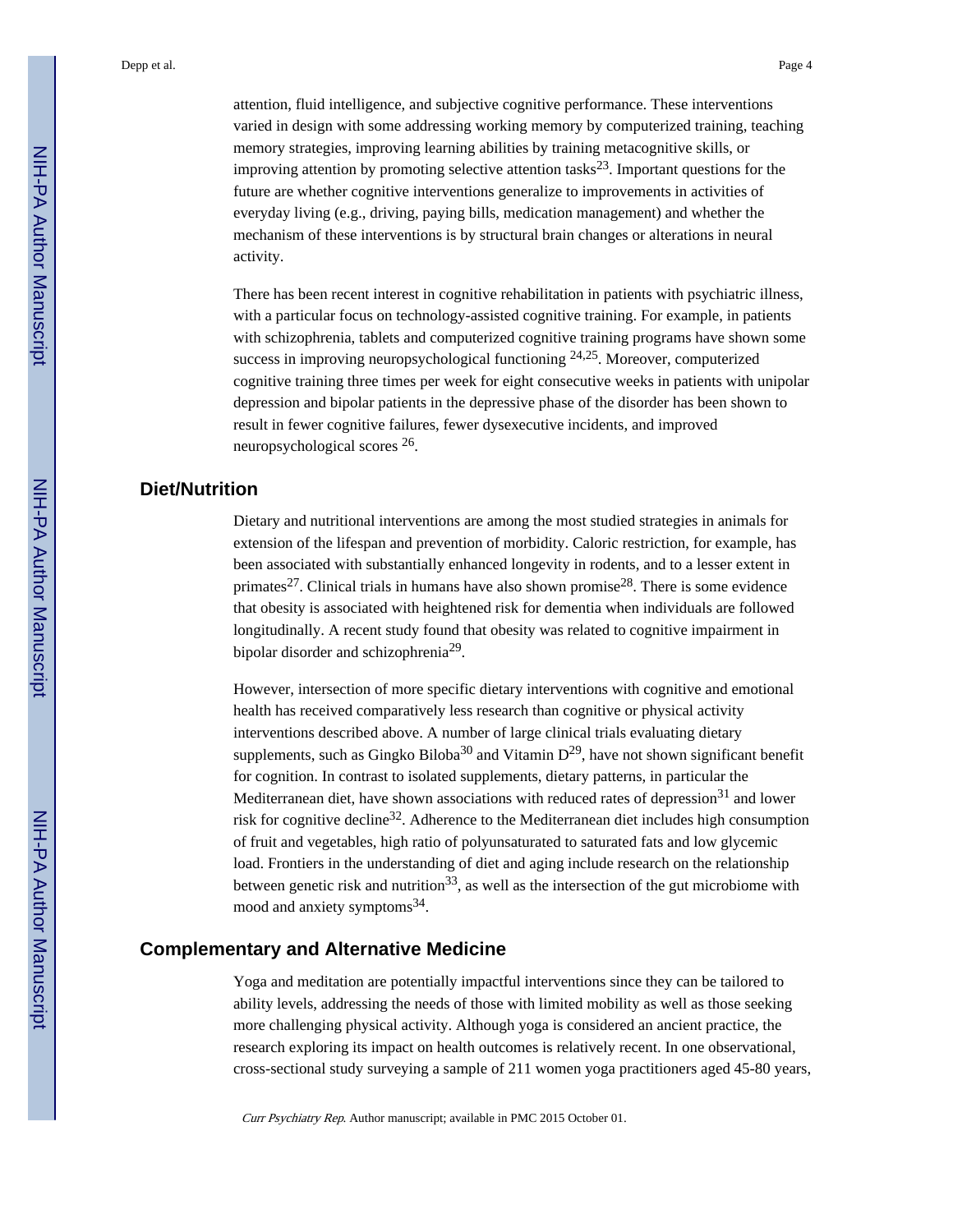increased yoga experience predicted higher levels of positive psychological attitudes, mental mastery, subjective vitality, and transcendence (i.e., feelings of oneness with surroundings and unity with the community). The authors found a dose-response effect in that regular and more frequent yoga predicted the highest levels of psychological well-being 35.

Another promising area where yoga interventions seem to be of benefit is in improving sleep. In a study of older men and women (aged  $\,$  60) with insomnia, a 12 week, twice weekly intervention group ( $n = 59$ ) including yoga postures, meditative yoga, and daily practice of meditative yoga showed significant improvements in several areas including but not limited to overall sleep quality, fatigue, general well-being, depression, anxiety, and stress relative to a control group 36.

Meditation is also becoming increasingly popular and has shown some associations with reduced age-related cognitive decline. For example, in a cross-sectional study of older adults comparing the cognitive performance of long-term meditators (>10 years, n=20) and nonmeditators (n=20), long-term meditators performed significantly better on measures of attention, processing speed, the ability to shift attention, and on tests using distracting factors 37. Furthermore, in a review paper exploring the effects of meditation on attention, memory, executive functions, and other cognitive measures in older adults and adults suffering from neurodegenerative diseases, meditation techniques revealed a positive effect in several areas including attention, memory, verbal fluency, and cognitive flexibility <sup>38</sup>.

Complementary and alternative treatments may also have a role in treating older adults with psychiatric disorders. For example, yoga interventions have shown some promise in helping older adults with late-life depression 39. Furthermore, a meta-analysis including studies with patients with schizophrenia, anxiety, depression, and PTSD concluded that yoga-based interventions have a statistically significant effect as an adjunct treatment for major psychiatric disorders 40. Additional studies have further corroborated the positive benefits of meditation in patients with schizophrenia  $^{41}$ , several types of anxiety disorders  $^{42}$ , and depression 43.

#### **Social Engagement**

The association between social engagement and health and well-being has been welldocumented throughout the lifespan. In many ways, increased age can be considered a risk factor for social withdrawal, as a result of physical decline and retirement. A recent metaanalysis found that social engagement was as strong a protective factor for health as many other established risk factors<sup>44</sup>. Social engagement can be defined as making social and emotional connections with other people such as family/friends and the community (e.g., being an active participant in clubs, religious organizations, volunteer work). In 364 younger (21-59 years), older (60-89 years), and oldest-old (90-97 years) adults participating in the multidisciplinary Louisiana Health Aging Study, it was found that social engagement (indexed by hours spent outside of the home) was significantly associated with self-reported health as assessed by SF-36 physical component scores and a measure of objective health status 45. Besides the number of relationships and amount of time spent outside of the home, the complexity of one's personal network or the different types of relationships one has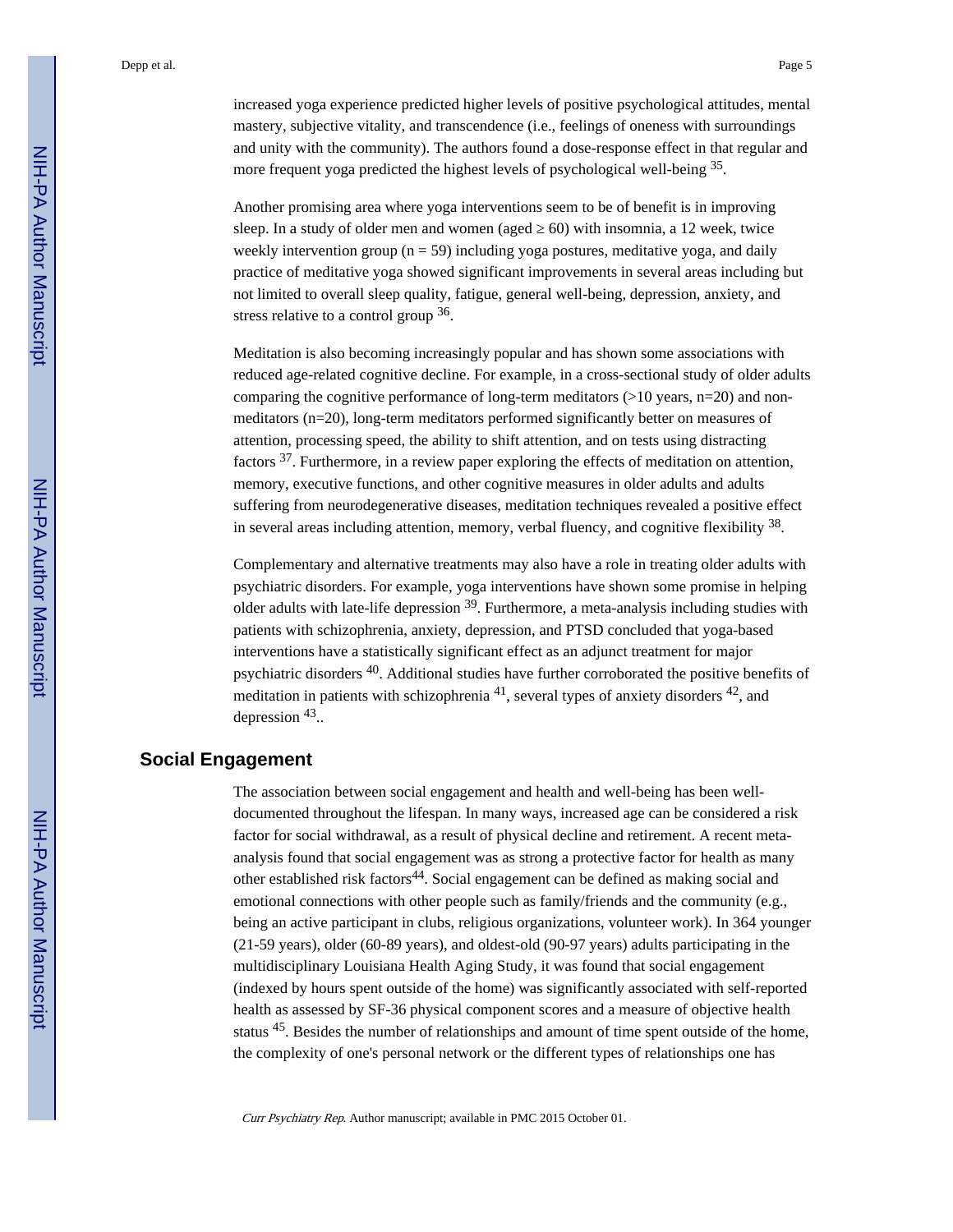acquired has also been deemed as important. In a sample of 2959 Dutch participants aged 54 to 85 assessed at baseline and six times over a twenty-year period, older adults reporting a greater number of relationship types in their social network showed higher global cognitive functioning (as assessed by the Mini-Mental State Exam). Moreover, reductions in network complexity were associated with a decline in cognitive functioning 46. The authors postulate that being embedded in a variety of different types of relationships exposes an individual to a wider range of activities than those embedded in more homogenous networks.

Several intervention studies have aimed at reducing social isolation in later life by focusing on improving social skills, enhancing social support, increasing opportunities for social contact, and addressing maladaptive social cognition  $47$ . One such intervention program is The Seniors Centre Without Walls, which provides free educational programming to older adults via telephone to try to address the social needs of older adults who are restricted due to physical, financial, or geographical reasons. Individuals are given a set time to be on the phone with a session leader as well as other participants of the program. Participants of this program reported making friends on the phone and feeling more connected to the community. These participants also said that the program made them feel less lonely, happier, and helped them cope better with depression <sup>48</sup>.

In psychiatric disorders, a large number of studies show that social withdrawal, loneliness, and lack of support exacerbate or contribute to psychiatric symptomatology. Most of the focus in psychiatric disorders has been on targeting deficits in skills that arise from the illnesses. There are longstanding data on social skills training in patients with schizophrenia, with evidence for improvements in social isolation, social discomfort, and quality of life post-treatment 49. Social cognition training is another avenue to enhancing social functioning in schizophrenia<sup>50</sup>.

# **Positive Psychological Traits**

When older adults are asked about what defines successful aging in qualitative studies, a recurring theme is personality variables, such as resilience, adaptability and optimism. Adaptation to disability and losses is at the core of several major theories of successful aging51. In recent work, higher scores on a self-reported measure of resilience were associated with a mitigation of the impact of depressive symptoms on subjective successful aging<sup>52</sup>. There is emerging neurobiology of resilience that maps onto work in post-traumatic stress. Similar to resilience, there are striking associations between optimism at mid-life and longevity<sup>53</sup> that remain even after multiple covariates are accounted for. There appears to be a complex genetic basis for these traits and both are heritable, with a large proportion of environmental variation<sup>54</sup>. It is unclear how best to promote resilience and optimism, particularly in the specific context of age related changes, yet there are a number exciting biological and non-pharacologic interventions that are in early phases of development<sup>55</sup>. Less well understood are psychological traits that are specifically associated with aging, such as wisdom <sup>56</sup> or those that extend to the social domain, such as altruism and compassion<sup>9</sup>. Each is associated with positive psychological adjustment in older age samples, and interventions such as intergenerational volunteering<sup>57</sup> that taps into these traits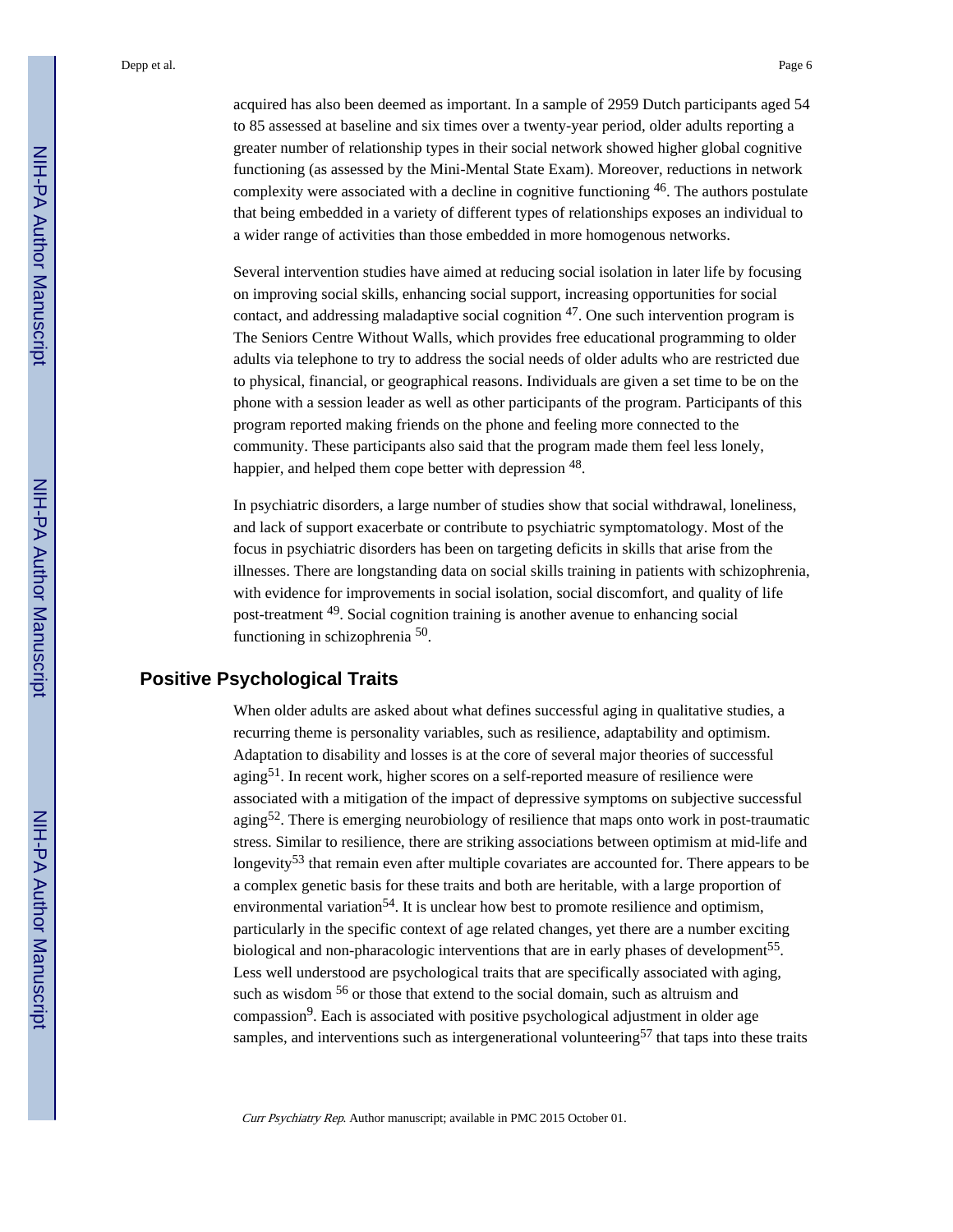appears to have a tangible impact on cognitive and emotional health in older adults as well as the communities they serve.

# **Conclusions**

A number of themes are apparent in integrating the literature across the potential successful aging strategies. One is that attaining precision around the type, frequency and dose of each of these strategies is highly challenging and perhaps impossible to estimate. For example, it will likely never be known how frequently and at what level of difficulty one should perform crossword puzzles to achieve an effect. Moreover, variation in the dose and type of intervention intersects with the individual, in particularly their current capacity, vulnerability and subsequent adherence to the intervention. As such, there is increasing attention to systemic and ecological approaches to successful aging strategies. For example, dietary patterns are examined rather than specific nutrients, and neighborhoods are examined with regard to their support of healthy eating and exercise<sup>58</sup>. Even broader still, policy efforts include alterations at the community and social policy level that may increase the likelihood of successful aging<sup>59</sup>.

A primary implication for mental health practitioners is that it may be best to view depression and other psychiatric illnesses as having a direct biological impact on the phenotypes associated with successful aging, as well as an indirect and powerful reduction of access to successful aging through the diminished engagement in lifestyle and social behaviors that seem to lengthen the healthspan. Aggressive recognition and treatment of illnesses like depression may have salutary effects on aging trajectories that extend well beyond psychiatric symptoms. Interventions studied in healthy older adults such as dietary change or physical, social, and cognitive engagement could provide new avenues to diminishing the impact of psychiatric disorders on the aging process.

#### **References**

Papers of particular interest, published recently, have been highlighted as:

- Of importance
- •• Of major importance
- 1•. Martin P, Kelly N, Kahana B, Kahana E, Willcox BJ, Willcox DC, Poon LW. Defining Successful Aging: A Tangible or Elusive Concept? The Gerontologist. 2014:gnu044. This paper provides historical review of the concept of successful aging that is an important introduction for readers unfamiliar with the concept. [PubMed: 24840916]
- 2. Depp CA, Jeste DV. Definitions and predictors of successful aging: a comprehensive review of larger quantitative studies. The American Journal of Geriatric Psychiatry. 2006; 14(1):6–20. [PubMed: 16407577]
- 3••. Depp C, Vahia IV, Jeste D. Successful aging: focus on cognitive and emotional health. Annual Review of Clinical Psychology. 2010; 6:527–550. This paper provides a rationale for considering successful aging in the context of psychiatric illnesses and an in depth review of definitions and interventions for promoting cognitive and emotional health.
- 4. Kirkpatrick B, Messias E, Harvey PD, Fernandez-Egea E, Bowie CR. Is schizophrenia a syndrome of accelerated aging? Schizophrenia bulletin. 2008; 34(6):1024–1032. [PubMed: 18156637]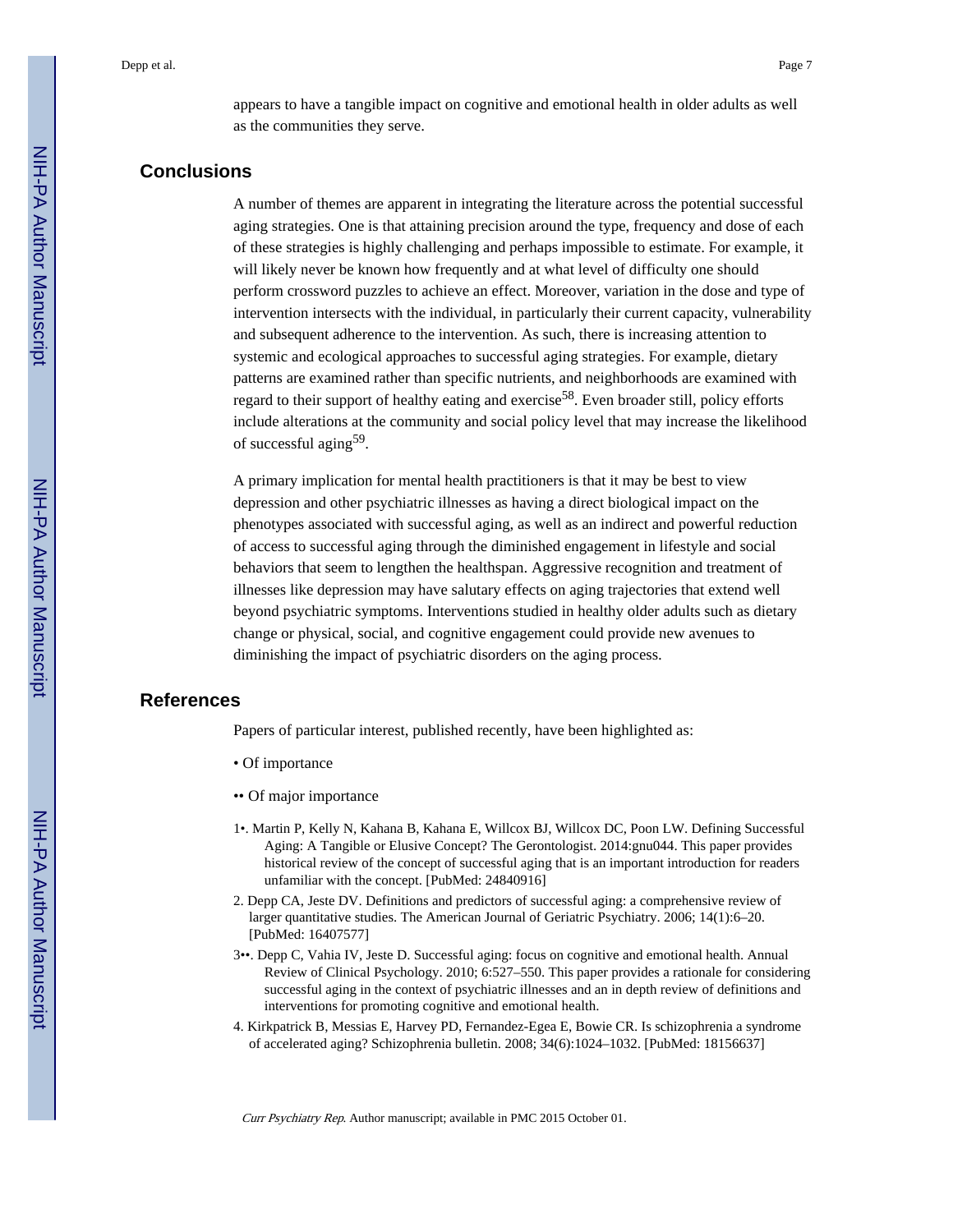- 5. Verhoeven J, Révész D, Epel E, Lin J, Wolkowitz O, Penninx B. Major depressive disorder and accelerated cellular aging: results from a large psychiatric cohort study. Molecular psychiatry. 2013
- 6. Chang CK, Hayes RD, Perera G, Broadbent MT, Fernandes AC, Lee WE, Hotopf M, Stewart R. Life expectancy at birth for people with serious mental illness and other major disorders from a secondary mental health care case register in London. PloS one. 2011; 6(5):e19590. [PubMed: 21611123]
- 7. Manji H, Kato T, Di Prospero NA, Ness S, Beal MF, Krams M, Chen G. Impaired mitochondrial function in psychiatric disorders. Nature Reviews Neuroscience. 2012; 13(5):293–307.
- 8. Zhang D, Cheng L, Craig DW, Redman M, Liu C. Cerebellar telomere length and psychiatric disorders. Behavior genetics. 2010; 40(2):250–254. [PubMed: 20127402]
- 9•. Moore RC, Moore DJ, Thompson W, Vahia IV, Grant I, Jeste DV. A case-controlled study of successful aging in older adults with HIV. The Journal of clinical psychiatry. 2013; 74(5):e417. This paper provides a rationale for study of HIV and succcessful aging and data on the rate of self-rated succesful aging among older adults with HIV. [PubMed: 23759460]
- 10. Chodzko-Zajko WJ, Proctor DN, Fiatarone Singh MA, Minson CT, Nigg CR, Salem GJ, Skinner JS. American College of Sports Medicine position stand. Exercise and physical activity for older adults. Med Sci Sports Exerc. 2009; 41(7):1510–1530. [PubMed: 19516148]
- 11. Brown BM, Peiffer JJ, Martins RN. Multiple effects of physical activity on molecular and cognitive signs of brain aging: can exercise slow neurodegeneration and delay Alzheimer's disease? Mol Psychiatry. 2013; 18(8):864–874. [PubMed: 23164816]
- 12. Geda YE, Roberts RO, Knopman DS, Christianson TJ, Pankratz VS, Ivnik RJ, Boeve BF, Tangalos EG, Petersen RC, Rocca WA. Physical exercise, aging, and mild cognitive impairment: a population-based study. Arch Neurol. 2010; 67(1):80–86. [PubMed: 20065133]
- 13. Barnes DE, Yaffe K, Satariano WA, Tager IB. A longitudinal study of cardiorespiratory fitness and cognitive function in healthy older adults. J Am Geriatr Soc. 2003; 51(4):459–465. [PubMed: 12657064]
- 14•. Erickson KI, Voss MW, Prakash RS, Basak C, Szabo A, Chaddock L, Kim JS, Heo S, Alves H, White SM, Wojcicki TR, Mailey E, Vieira VJ, Martin SA, Pence BD, Woods JA, McAuley E, Kramer AF. Exercise training increases size of hippocampus and improves memory. Proc Natl Acad Sci U S A. 2011; 108(7):3017–3022. This paper proivdes recent and complling evidnece of the influecne of physical activity on brain structure. [PubMed: 21282661]
- 15. Lautenschlager NT, Cox KL, Flicker L, Foster JK, van Bockxmeer FM, Xiao J, Greenop KR, Almeida OP. Effect of physical activity on cognitive function in older adults at risk for Alzheimer disease: a randomized trial. JAMA. 2008; 300(9):1027–1037. [PubMed: 18768414]
- 16. Rosenbaum S, Tiedemann A, Sherrington C, Curtis J, Ward PB. Physical activity interventions for people with mental illness: a systematic review and meta-analysis. J Clin Psychiatry. 2014; 31:31.
- 17. Josefsson T, Lindwall M, Archer T. Physical exercise intervention in depressive disorders: metaanalysis and systematic review. Scand J Med Sci Sports. 2014; 24(2):259–272. [PubMed: 23362828]
- 18. Wegner M, Helmich I, Machado S, Nardi AE, Arias-Carrion O, Budde H. Effects of Exercise on Anxiety and Depression Disorders: Review of Meta-Analyses and Neurobiological Mechanisms. CNS Neurol Disord Drug Targets. 2014; 11:11.
- 19. Fetzner MG, Asmundson GJ. Aerobic Exercise Reduces Symptoms of Posttraumatic Stress Disorder: A Randomized Controlled Trial. Cogn Behav Ther. 2014; 9:1–13. [PubMed: 24911173]
- 20. Gorczynski P, Faulkner G. Exercise therapy for schizophrenia. Cochrane Database Syst Rev. 2010; 12(5)
- 21. Hughes TF, Chang CC, Vander Bilt J, Ganguli M. Engagement in reading and hobbies and risk of incident dementia: the MoVIES project. Am J Alzheimers Dis Other Demen. 2010; 25(5):432– 438. [PubMed: 20660517]
- 22. Pillai JA, Hall CB, Dickson DW, Buschke H, Lipton RB, Verghese J. Association of crossword puzzle participation with memory decline in persons who develop dementia. J Int Neuropsychol Soc. 2011; 17(6):1006–1013. [PubMed: 22040899]
- 23•. Reijnders J, van Heugten C, van Boxtel M. Cognitive interventions in healthy older adults and people with mild cognitive impairment: a systematic review. Ageing Res Rev. 2013; 12(1):263–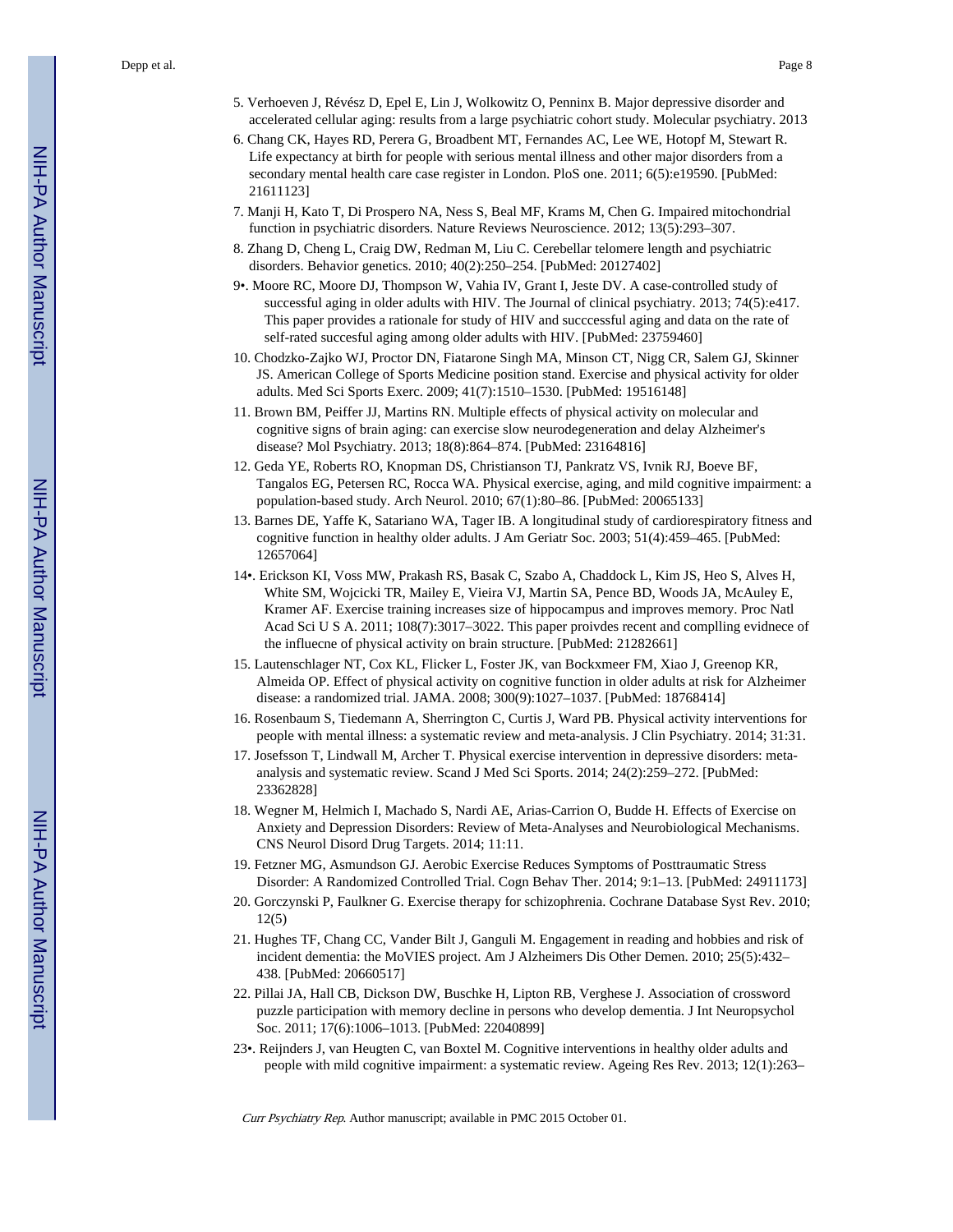275. This article provides an extensive review of the effectivneess of cognitive remediation in older adults with a range of congitive abilities. [PubMed: 22841936]

- 24. Lee WK. Effectiveness of computerized cognitive rehabilitation training on symptomatological, neuropsychological and work function in patients with schizophrenia. Asia Pac Psychiatry. 2013; 5(2):90–100. [PubMed: 23857809]
- 25. Dang J, Zhang J, Guo Z, Lu W, Cai J, Shi Z, Zhang C. A Pilot Study of iPad-Assisted Cognitive Training for Schizophrenia. Arch Psychiatr Nurs. 2014; 28(3):197–199. [PubMed: 24856273]
- 26. Preiss M, Shatil E, Cermakova R, Cimermanova D, Ram I. Personalized cognitive training in unipolar and bipolar disorder: a study of cognitive functioning. Front Hum Neurosci. 2013; 7(108)
- 27. Piper MD, Partridge L, Raubenheimer D, Simpson SJ. Dietary restriction and aging: a unifying perspective. Cell metabolism. 2011; 14(2):154–160. [PubMed: 21803286]
- 28. Imayama I, Ulrich CM, Alfano CM, Wang C, Xiao L, Wener MH, Campbell KL, Duggan C, Foster-Schubert KE, Kong A. Effects of a caloric restriction weight loss diet and exercise on inflammatory biomarkers in overweight/obese postmenopausal women: a randomized controlled trial. Cancer research. 2012; 72(9):2314–2326. [PubMed: 22549948]
- 29. Depp CA, Strassnig M, Mausbach BT, Bowie CR, Wolyniec P, Thornquist MH, Luke JR, McGrath JA, Pulver AE, Patterson TL. Association of obesity and treated hypertension and diabetes with cognitive ability in bipolar disorder and schizophrenia. Bipolar disorders. 2014
- 30. Vellas B, Coley N, Ousset PJ, Berrut G, Dartigues JF, Dubois B, Grandjean H, Pasquier F, Piette F, Robert P, Touchon J, Garnier P, Mathiex-Fortunet H, Andrieu S. Long-term use of standardised ginkgo biloba extract for the prevention of Alzheimer's disease (GuidAge): a randomised placebocontrolled trial. The Lancet Neurology. Oct; 2012 11(10):851–859. [PubMed: 22959217]
- 31. Séaacute;nchez-Villegas A, Delgado-Rodréiacute;guez M, Alonso A, Schlatter J, Lahortiga F, Majem LS, Martínez-González MÁ. Association of the Mediterranean dietary pattern with the incidence of depression: the Seguimiento Universidad de Navarra/University of Navarra follow-up (SUN) cohort. Archives of General Psychiatry. 2009; 66(10):1090–1098. [PubMed: 19805699]
- 32•. Scarmeas N, Stern Y, Mayeux R, Manly JJ, Schupf N, Luchsinger JA. Mediterranean diet and mild cognitive impairment. Archives of neurology. 2009; 66(2):216–225. The results of this article indicate that dietary patterns may be associated with congnitive function in older adults. [PubMed: 19204158]
- 33. Konstantinidou V, Ruiz LAD, Ordovéaacute;s JM. Personalized Nutrition and Cardiovascular Disease Prevention: From Framingham to PREDIMED. Advances in Nutrition: An International Review Journal. May 1; 2014 5(3):368S–371S. 2014.
- 34. Foster JA, McVey Neufeld KA. Guténdash;brain axis: how the microbiome influences anxiety and depression. Trends in neurosciences. 2013; 36(5):305–312. [PubMed: 23384445]
- 35. Moliver N, Mika E, Chartrand M, Haussmann R, Khalsa S. Yoga experience as a predictor of psychological wellness in women over 45 years. Int J Yoga. 2013; 6(1):11–19. [PubMed: 23440029]
- 36. Halpern J, Cohen M, Kennedy G, Reece J, Cahan C, Baharav A. Yoga for improving sleep quality and quality of life for older adults. Altern Ther Health Med. 2014; 20(3):37–46. [PubMed: 24755569]
- 37. Prakash R, Rastogi P, Dubey I, Abhishek P, Chaudhury S, Small BJ. Long-term concentrative meditation and cognitive performance among older adults. Neuropsychol Dev Cogn B Aging Neuropsychol Cogn. 2012; 19(4):479–494. [PubMed: 22149237]
- 38. Marciniak R, Sheardova K, Cermakova P, Hudecek D, Sumec R, Hort J. Effect of meditation on cognitive functions in context of aging and neurodegenerative diseases. Front Behav Neurosci. 2014; 8(17)
- 39. Nyer M, Doorley J, Durham K, Yeung AS, Freeman MP, Mischoulon D. What is the role of alternative treatments in late-life depression? Psychiatr Clin North Am. 2013; 36(4):577–596. [PubMed: 24229658]
- 40. Cabral P, Meyer HB, Ames D. Effectiveness of yoga therapy as a complementary treatment for major psychiatric disorders: a meta-analysis. Prim Care Companion CNS Disord. 2011; 13(4)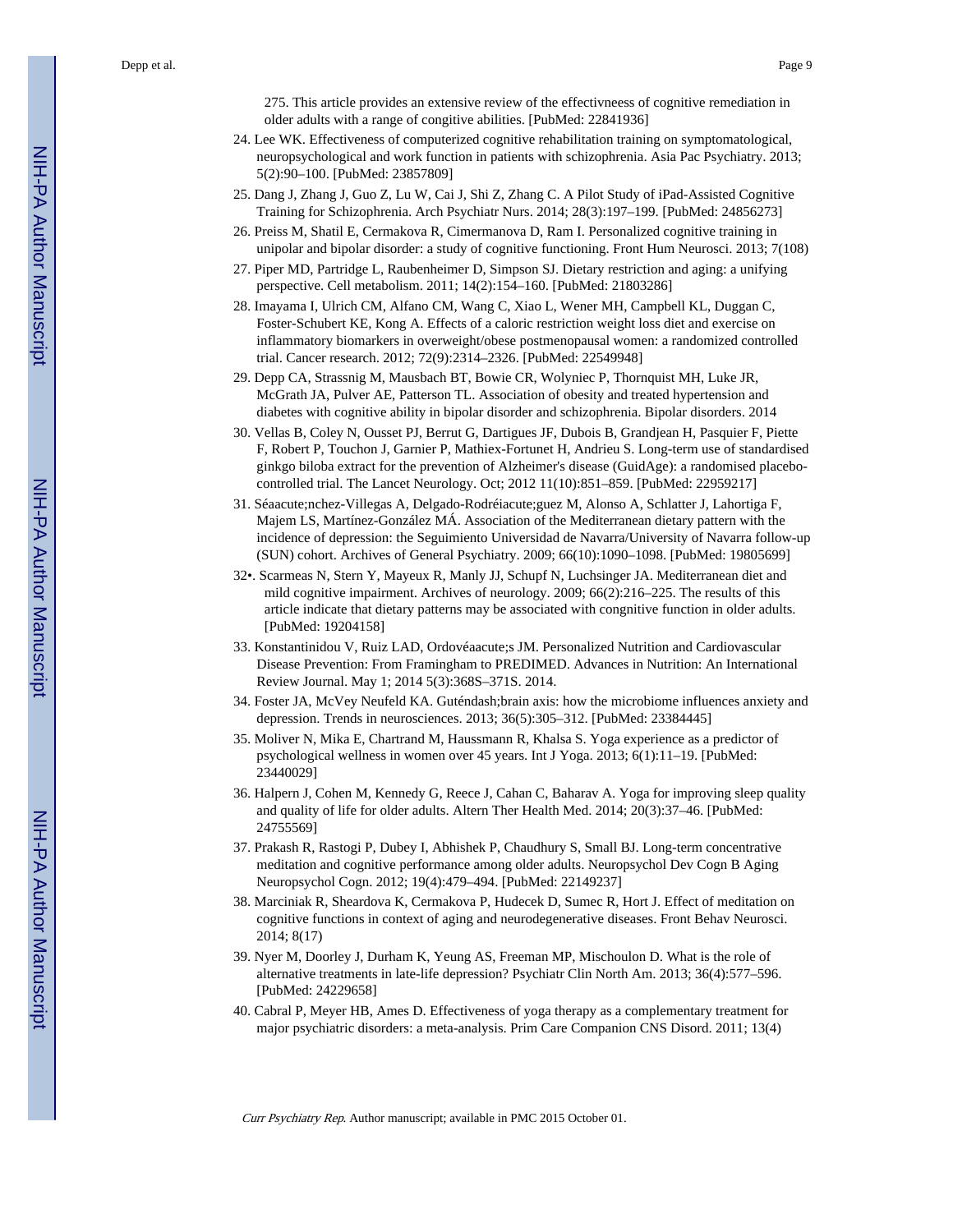- 41. Johnson DP, Penn DL, Fredrickson BL, Kring AM, Meyer PS, Catalino LI, Brantley M. A pilot study of loving-kindness meditation for the negative symptoms of schizophrenia. Schizophr Res. 2011; 129(2-3):137–140. [PubMed: 21385664]
- 42. Boettcher J, Astrom V, Pahlsson D, Schenstrom O, Andersson G, Carlbring P. Internet-based mindfulness treatment for anxiety disorders: a randomized controlled trial. Behav Ther. 2014; 45(2):241–253. [PubMed: 24491199]
- 43. Prakhinkit S, Suppapitiporn S, Tanaka H, Suksom D. Effects of Buddhism walking meditation on depression, functional fitness, and endothelium-dependent vasodilation in depressed elderly. J Altern Complement Med. 2014; 20(5):411–416. [PubMed: 24372522]
- 44••. Holt-Lunstad J, Smith TB, Layton JB. Social relationships and mortality risk: a meta-analytic review. PLoS medicine. 2010; 7(7):e1000316. This article highlights by use of meta analysis the marked impact of social integration on a healthy lifespan.. [PubMed: 20668659]
- 45. Cherry KE, Walker EJ, Brown JS, Volaufova J, Lamotte LR, Welsh DA, Su LJ, Jazwinski SM, Ellis R, Wood RH, Frisard MI. Social Engagement and Health in Younger, Older, and Oldest-Old Adults in the Louisiana Healthy Aging Study (LHAS). J Appl Gerontol. 2013; 32(1):51–75. [PubMed: 23526628]
- 46. Ellwardt L, Van Tilburg TG, Aartsen MJ. The mix matters: Complex personal networks relate to higher cognitive functioning in old age. Soc Sci Med. 2014; 9(14):00294–00299.
- 47. Masi CM, Chen HY, Hawkley LC, Cacioppo JT. A meta-analysis of interventions to reduce loneliness. Pers Soc Psychol Rev. 2011; 15(3):219–266. [PubMed: 20716644]
- 48. Newall NE, Menec VH. Targeting Socially Isolated Older Adults: A Process Evaluation of the Senior Centre Without Walls Social and Educational Program. J Appl Gerontol. 2013; 19:19.
- 49. Rus-Calafell M, Gutierrez-Maldonado J, Ortega-Bravo M, Ribas-Sabate J, Caqueo-Urizar A. A brief cognitive-behavioural social skills training for stabilised outpatients with schizophrenia: a preliminary study. Schizophr Res. 2013; 143(2-3):327–336. [PubMed: 23235141]
- 50. Kurtz MM, Richardson CL. Social cognitive training for schizophrenia: a meta-analytic investigation of controlled research. Schizophrenia Bulletin. 2011:sbr036.
- 51. Baltes, PB.; Baltes, MM. Successful aging: Perspectives from the behavioral sciences. Vol. 4. Cambridge University Press; 1993.
- 52••. Jeste DV, Savla GN, Thompson WK, Vahia IV, Glorioso DK, Palmer BW, Rock D, Golshan S, Kraemer HC, Depp CA. Association between older age and more successful aging: critical role of resilience and depression. American Journal of Psychiatry. 2013; 170(2):188–196. This paper provides evidence of the role of resilience in self-rated successful aging, as well as the basis of a novel longitudional strategy to model aging. [PubMed: 23223917]
- 53. Engberg H, Jeune B, Andersen-Ranberg K, Martinussen T, Vaupel JW, Christensen K. Optimism and survival: does an optimistic outlook predict better survival at advanced ages? A twelve-year follow-up of Danish nonagenarians. Aging clinical and experimental research. 2013; 25(5):517– 525. [PubMed: 24014276]
- 54. Rana BK, Darst BF, Bloss C, Shih PaB, Depp C, Nievergelt CM, Allison M, Parsons JK, Schork N, Jeste DV. Candidate SNP Associations of Optimism and Resilience in Older Adults: Exploratory Study of 935 Community-Dwelling Adults. The American Journal of Geriatric Psychiatry. 2014
- 55•. Southwick SM, Charney DS. The Science of Resilience: Implications for the Prevention and. Biol Psychiatry. 2012; 71:1068. This article provides a recent update on the emergenging neurobiolgy of resilience and paves the way for new preventative treatments. [PubMed: 22322104]
- 56. Bangen KJ, Meeks TW, Jeste DV. Defining and assessing wisdom: A review of the literature. The American Journal of Geriatric Psychiatry. 2013; 21(12):1254–1266. [PubMed: 23597933]
- 57. Jenkinson CE, Dickens AP, Jones K, Thompson-Coon J, Taylor RS, Rogers M, Bambra CL, Lang I, Richards SH. Is volunteering a public health intervention? A systematic review and metaanalysis of the health and survival of volunteers. BMC public health. 2013; 13(1):1–10. [PubMed: 23280303]
- 58•. Pruchno R, Wilson-Genderson M, Gupta AK. Neighborhood Food Environment and Obesity in Community-Dwelling Older Adults: Individual and Neighborhood Effects. American journal of public health. 2014; 104(5):924–929. This article evidences the strong influence of the social and